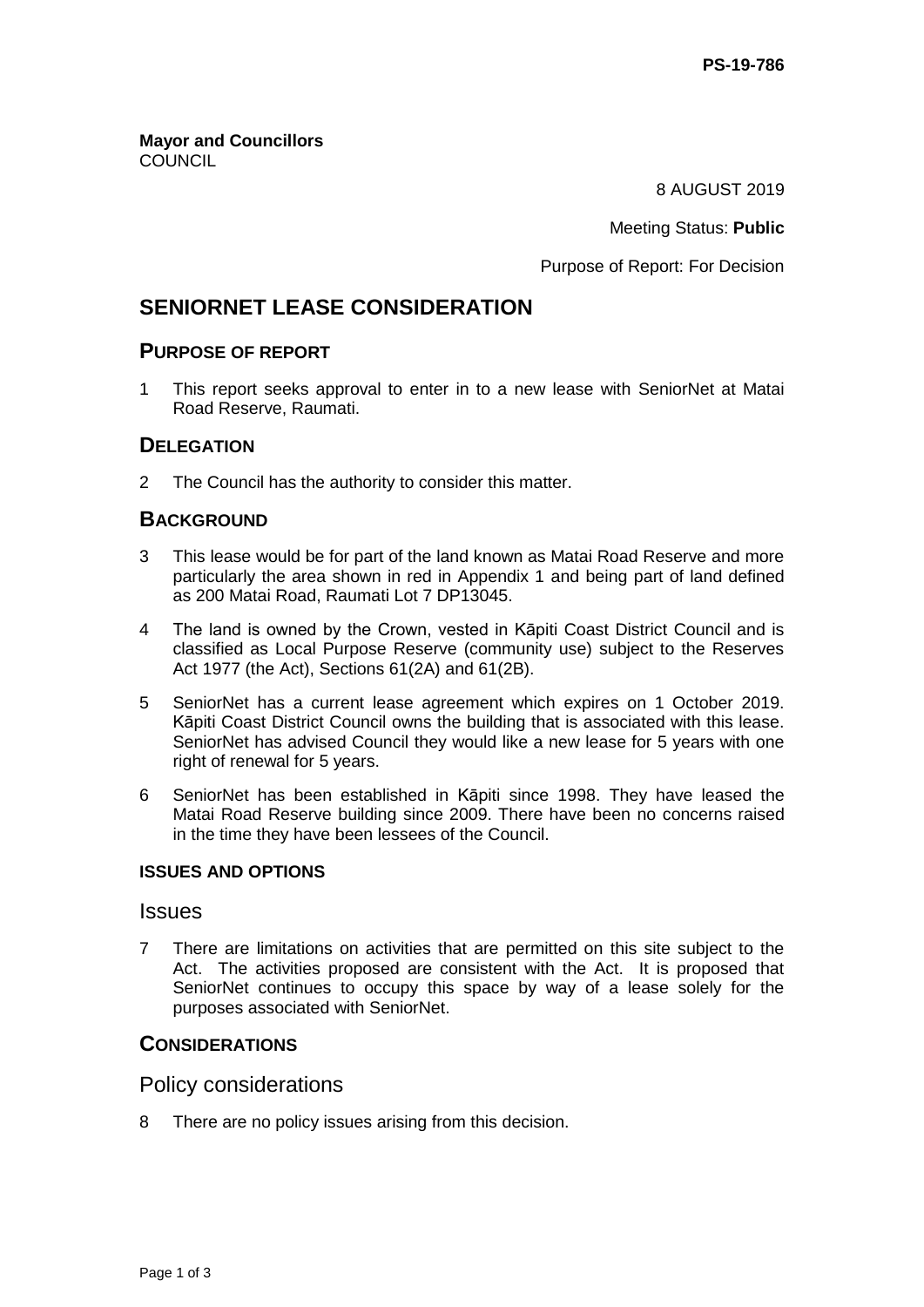## Legal considerations

- 9 This lease is issued pursuant to Sections 61(2A) and 61(2B) which states:
	- (2A) In addition to the powers of leasing conferred by subsection (2), the administering body, in the case of a local purpose reserve that is vested in the administering body, may lease all or any part of the reserve to any person, body, voluntary organisation, or society (whether incorporated or not) for any of the following purposes:
		- $(a)$ community building, playcentre, kindergarten, plunket room, or other like purposes:
		- farming, grazing, cultivation, cropping, or other like purposes.  $(b)$
	- (2B) A lease granted pursuant to subsection (2A) shall be subject to the following provisions:
		- $(a)$ the lease shall be for a term not exceeding 33 years, with or without a right of renewal, perpetual or otherwise, for the same or any shorter term, but with no right of acquiring the fee simple, and, subject to paragraph (b), shall be on such other conditions as the administering body determines:
		- the lease shall include a condition that the land leased shall be used solely for such purposes as are specified in  $(b)$ the lease, and that upon breach of that condition the administering body may terminate the lease in such manner as is prescribed or implied in the lease, whereupon the land, together with all improvements, shall revert to the lessor without compensation being payable to the lessee for improvements or otherwise.
- 10 If the proposal is approved, new lease documentation will be drafted and will be reviewed by the Council's legal counsel before being presented to SeniorNet for signing.

## Financial considerations

- 11 The lease will include annual rental to be paid at the appropriate rate set annually by the council in either the Long Term Plan or Annual Plan.
- 12 As Council is the owner of the building leased by SeniorNet, the cost of maintenance and renewal is included in existing budgets.

### Tāngata whenua considerations

13 Te Ātiawa ki Whakarongotai have advised that they have no issues with the proposed lease.

### **SIGNIFICANCE AND ENGAGEMENT**

### Significance policy

14 This matter has a low level of significance under Council's Significance and Engagement Policy.

### Engagement

15 An engagement plan is not needed to implement this decision.

### Consultation already undertaken

16 The Paraparaumu-Raumati Community Board chair has been advised of this proposed lease and has raised no concerns.

## **Publicity**

17 As public notification is not required under section 61(2A) and 61(2B) of the Act no publicity needs to be undertaken.